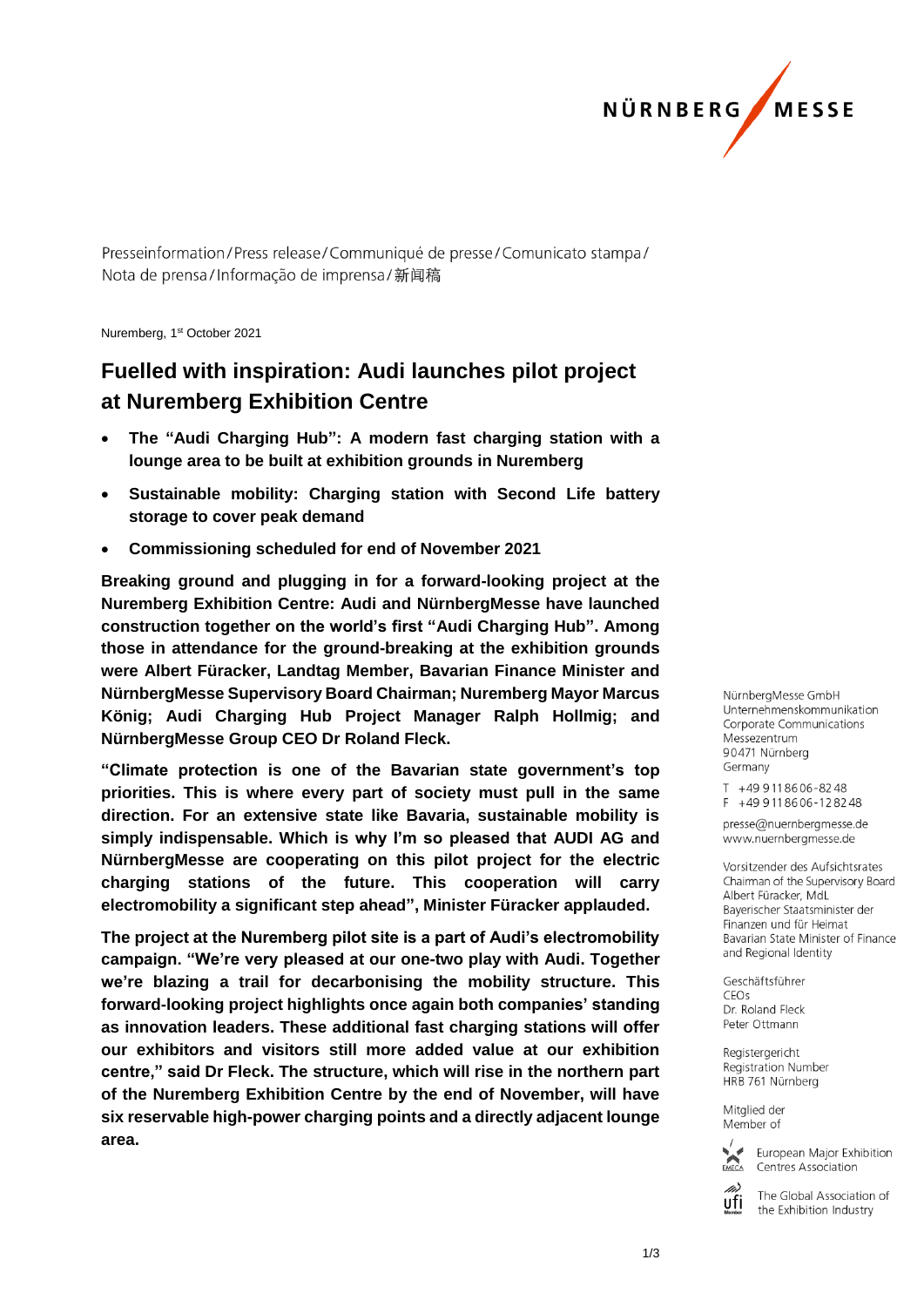## NÜRNBERG MESSE

"The charging infrastructure is a factor for success – in fact the backbone – of the transition to electromobility. We want the Audi Charging Hub not just to offer a solution for future peak demand, but to make recharging a premium experience. Our lounge will offer an area for taking a break that meets premium expectations, with a space and ambience that delivers added value. At the same time, our flexible, high-performance fleet of HPC chargers with reservable pillars will make only minor demands on the local power grid, and will employ a sustainable buffer storage system with Second Life batteries", says Audi project manager Hollmig.

For the City of Nuremberg, the charging station provides an additional asset for electromobility. "The City is very pleased to be the first location in Germany and Europe for this fast charging hub, and to see that NürnbergMesse has been chosen for the site. We want to thank Audi for that distinction. We are supporting the project with a smooth and speedy permit process. Such a high power charging hub on one of the city's most important traffic arteries is an important component for the expanding recharging infrastructure in Nuremberg. Electric vehicles will play a key role in future mobility, especially in urban environments. As the city's mayor, expanding environmentally friendly mobility is particularly important to me. So I'm very glad that this pilot installation will be built in Nuremberg", said Mayor König.

To the north of Hall 12 at the Exhibition Centre on Münchener Strasse, a unique project for the charging infrastructure of the future will arise, the new Audi Charging Hub. The carmaker intends this pilot site to be a practical trial run for its forward-looking concept. The building, some 400 square metres in area, will offer an attractive ambience, six charging stations for electric vehicles, and a lounge on the upper floor. Thus users of the hub can take advantage of a special range of options for services and relaxation while their electric car recharges.

"NürnbergMesse customers will also benefit from the additional fast charging points, with a charging capacity of up to 300 kW, offered by Audi's facility. Those customers are already able to make use of the 12 existing electric charging pillars", said NürnbergMesse Joint CEO Peter Ottmann.

The Audi Charging Hub was quickly planned and contracted among partners AUDI AG, NürnbergMesse and the City of Nuremberg. The building permit was granted by the city's planning office at the end of August, and the first electric vehicles should be able to pull up and recharge as early as the end of November.